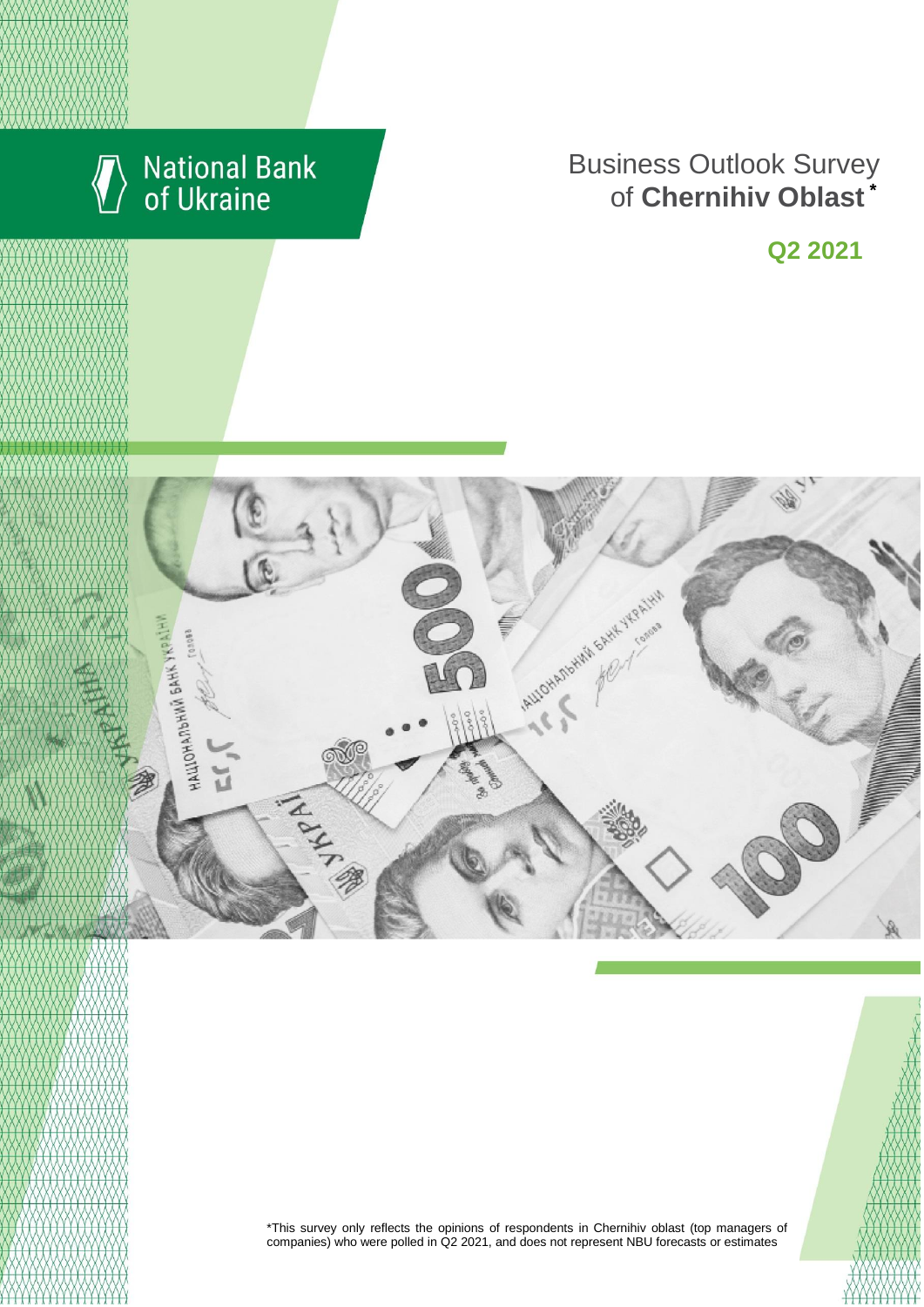**A survey of companies carried out in Chernihiv oblast in Q2 2021 showed that respondents expected a significant increase in the output of Ukrainian goods and services and had positive expectations for the performance of their companies** over the next 12 months**.** Respondents expected inflation and depreciation to lessen significantly.

**The top managers of companies said they expected that over the next 12 months:**

- **the output of Ukrainian goods and services would increase at a fast pace:** the balance of expectations was 30.8%, compared with (-30.8%) in Q1 2021 (Figure 1). Across Ukraine, the balance of responses was 15.9%
- **the growth in prices for consumer goods and services would decelerate noticeably**: a total of 69.2% of respondents expected that the inflation rate would not exceed 7.5%, compared to 38.5% in the previous quarter and 54.2% across Ukraine. Respondents referred to production costs and the hryvnia exchange rate **as the main inflation drivers** (Figure 2)
- **the domestic currency would depreciate at a significantly slower pace:** the hryvnia was expected to weaken against the US dollar by 38.5% of respondents, compared with 92.3% in the previous quarter and 63.6% across Ukraine
- **the financial and economic standings of their companies would improve:** the balance of expectations was 30.8% (compared to 16.7% in the previous quarter and 18.3% across Ukraine) (see Table)
- **total sales would increase noticeably:** the balance of responses was 46.2%, compared with 15.4% in Q1 2021. External sales were also expected to pick up (the balance of responses was 57.1%, compared with 12.5% in Q1 2021) (see Table). Across Ukraine, the balances of responses were 21.0% for each
- **investment in construction and in machinery, equipment, and tools would decrease:** the balances of responses were (-18.2%) and (-16.7%) respectively, compared with (-23.1%) and 0.0% respectively in the previous quarter. Companies across Ukraine expected investment to increase, the balances of responses were 6.4% and 16.9% respectively (see Table)
- **staff numbers would continue to decrease:** the balance of responses was (-23.1%), as in Q1 2021. Across Ukraine, staff numbers were expected to decrease slightly, the balance of responses being (-1.0%)
- **purchase prices would rise more slowly** (the balance of responses was 76.9%), while **selling prices would grow rapidly** (the balance of responses was 46.2%) (compared with 92.3% and 23.1% in the previous quarter) (Figure 6). Respondents referred to high raw material and supplies prices, together with energy prices, as the main selling price drivers. The impact of the hryvnia exchange rate was reported to have increased compared to the previous quarter (Figure 7)
- **per-unit production costs** and **wage costs per staff member would increase**: the balances of responses were 69.2% and 53.8% respectively (compared with 61.5% and 53.8% in Q1 2021) (Figures 4 and 6).

Respondents continued to refer to weak demand as **the main drag on the ability of their companies to boost production** (46.2% of respondents). Respondents also reported an increase in the impact of energy prices, raw material and supplies prices, the unstable political situation, and qualified staff shortages (Figure 5).

Respondents expected **an increase in their borrowing needs** in the near future (Figure 8). The respondents who planned to take out bank loans (16.7% of respondents) opted for domestic currency loans. Respondents said that bank lending standards had remained unchanged (Figure 9). Respondents cited high loan rates as the main factor deterring them from taking out loans. The impact of collateral requirements were assessed as higher than in the previous quarter (Figure 10).

**92.3% of respondents** said that **they had encountered no difficulties in effecting transactions with funds deposited in bank accounts** (97.5% across Ukraine).

#### **Assessments of financial and economic standings as of the time of the survey** (Figure 3)

- **Companies had assessed their current financial and economic standings as bad** for seven quarters in a row: the balance of responses was (-15.4%) compared to (-7.7%) in Q1 2021. Overall, across Ukraine, companies assessed their current financial and economic standings as good (6.0%).
- **Stocks of finished goods had increased and were assessed as higher than normal:** the balance of responses was 22.2%, compared with 11.1% in the previous quarter.
- **Companies had a sufficient amount of unutilized production capacity to meet any unexpected rise in demand**: the balance of responses was 8.3% compared to (-7.7%) in Q1 2021.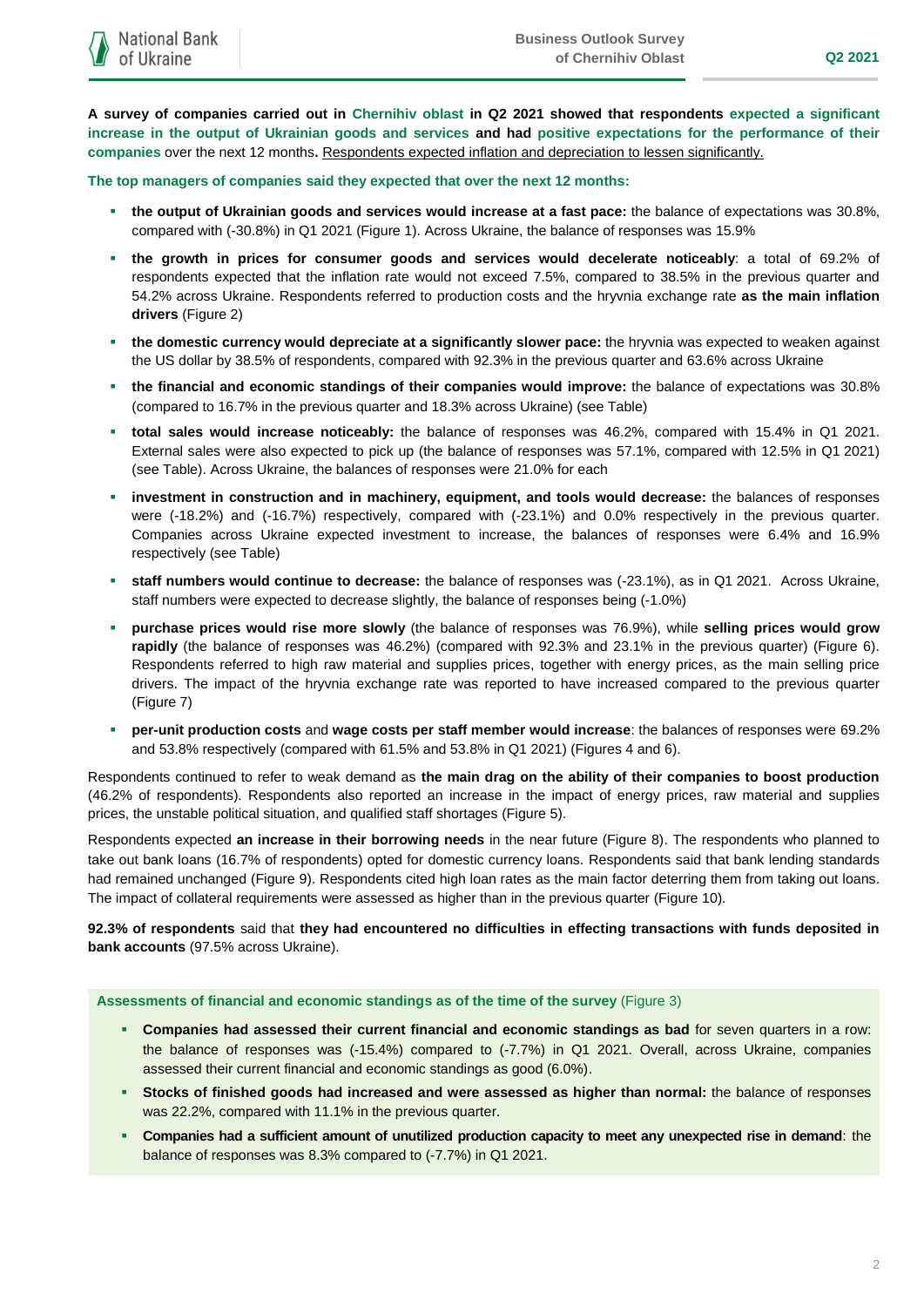#### **Survey Details1,2**



- **Period: 7 May through 25 May 2021.**
- A total of 13 companies were polled.
- A representative sample was generated on the basis of the agricultural sector.



## **Business Outlook Index for Next 12 Months in Terms of Oblasts<sup>3</sup> , %**

\*a quartile is the value of the BOI where an ordered sample is divided into four equal-sized subgroups

\*\*a median is the value of the BOI in the middle of an ordered sampled where the sample is divided into two equal-sized subgroups

#### **Table. The Business Outlook Index of Companies in Chernihiv Oblast and Its Components**

| <b>Expectations over next 12 months for</b>   | Balances of responses, % |         |         |         |                   |
|-----------------------------------------------|--------------------------|---------|---------|---------|-------------------|
|                                               | Q <sub>2</sub> 20        | Q3 20   | Q4 20   | Q1 21   | Q <sub>2</sub> 21 |
| Financial and economic standings              | $-14.3$                  | 0.0     | 0.0     | 16.7    | 30.8              |
| <b>Total sales</b>                            | $-15.4$                  | 25.0    | 7.7     | 15.4    | 46.2              |
| Investment in construction                    | $-7.1$                   | 11.1    | $-8.3$  | $-23.1$ | $-18.2$           |
| Investment in machinery, equipment, and tools | $-7.1$                   | 0.0     | $-7.7$  | 0.0     | $-16.7$           |
| Staff numbers                                 | $-28.6$                  | $-16.7$ | $-30.8$ | $-23.1$ | $-23.1$           |

<sup>1</sup> This sample was generated in proportion to the contribution of each oblast and each economic activity to Ukraine's gross value added.

1

<sup>2</sup> Data for totals and components may be subject to rounding effects.

<sup>&</sup>lt;sup>3</sup> The business outlook index (BOI) is an aggregate indicator for expected business performance over the next 12 months. It is calculated using the balances of respondents' responses regarding changes in the financial and economic standings of their companies and future economic activity.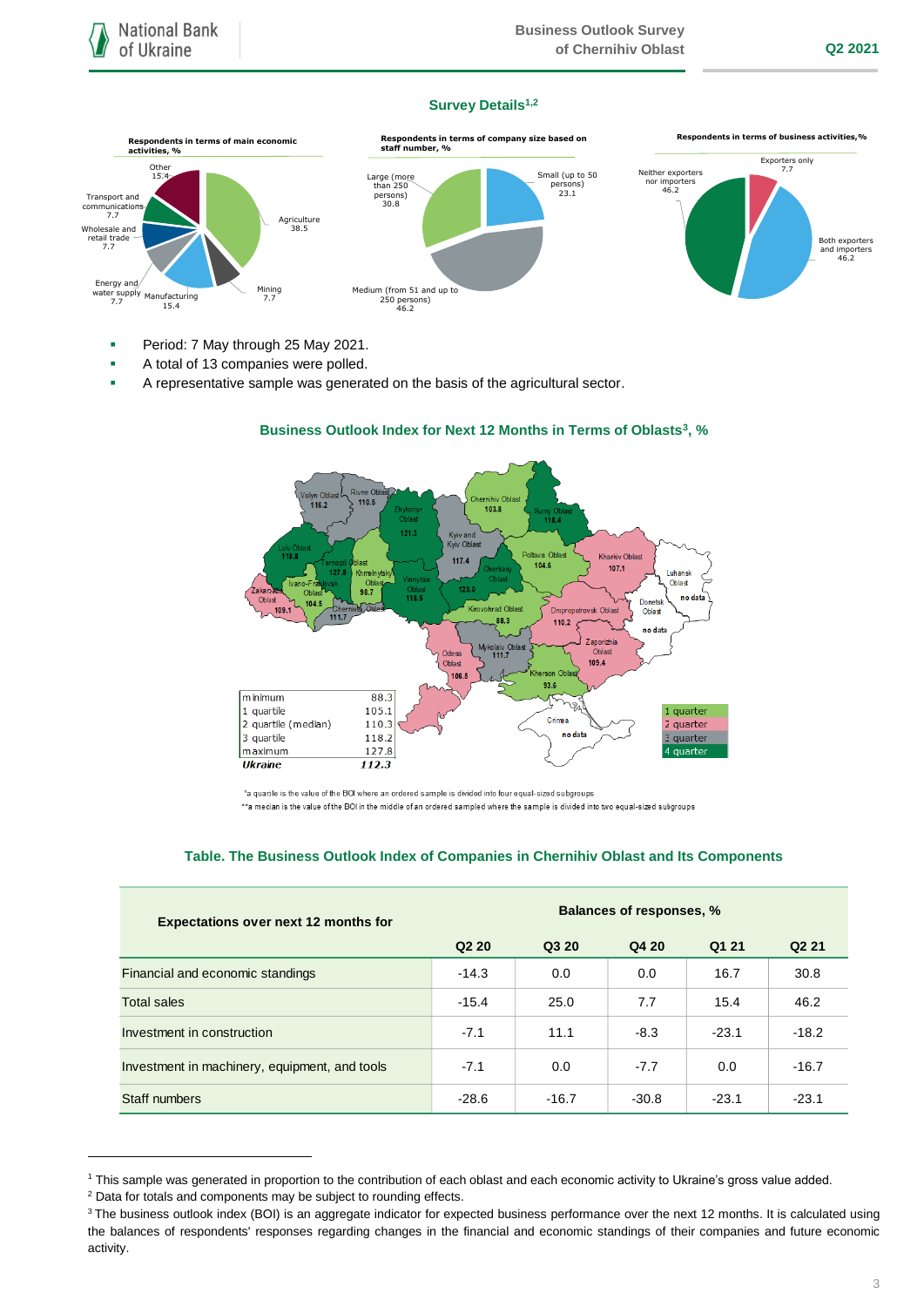#### Figure 1 Figure 2



#### **Assessment of consumer price drivers, percentage of responses**



## Figure 3 **Figure 4**

**Companies' economic activity as of the time of the survey, balance of responses**



#### Figure 5 **Figure 6** Figure 6



**Staff level and wage cost expectations for next 12 months, balance of responses**





**Expectations of producer prices for next 12 months,**